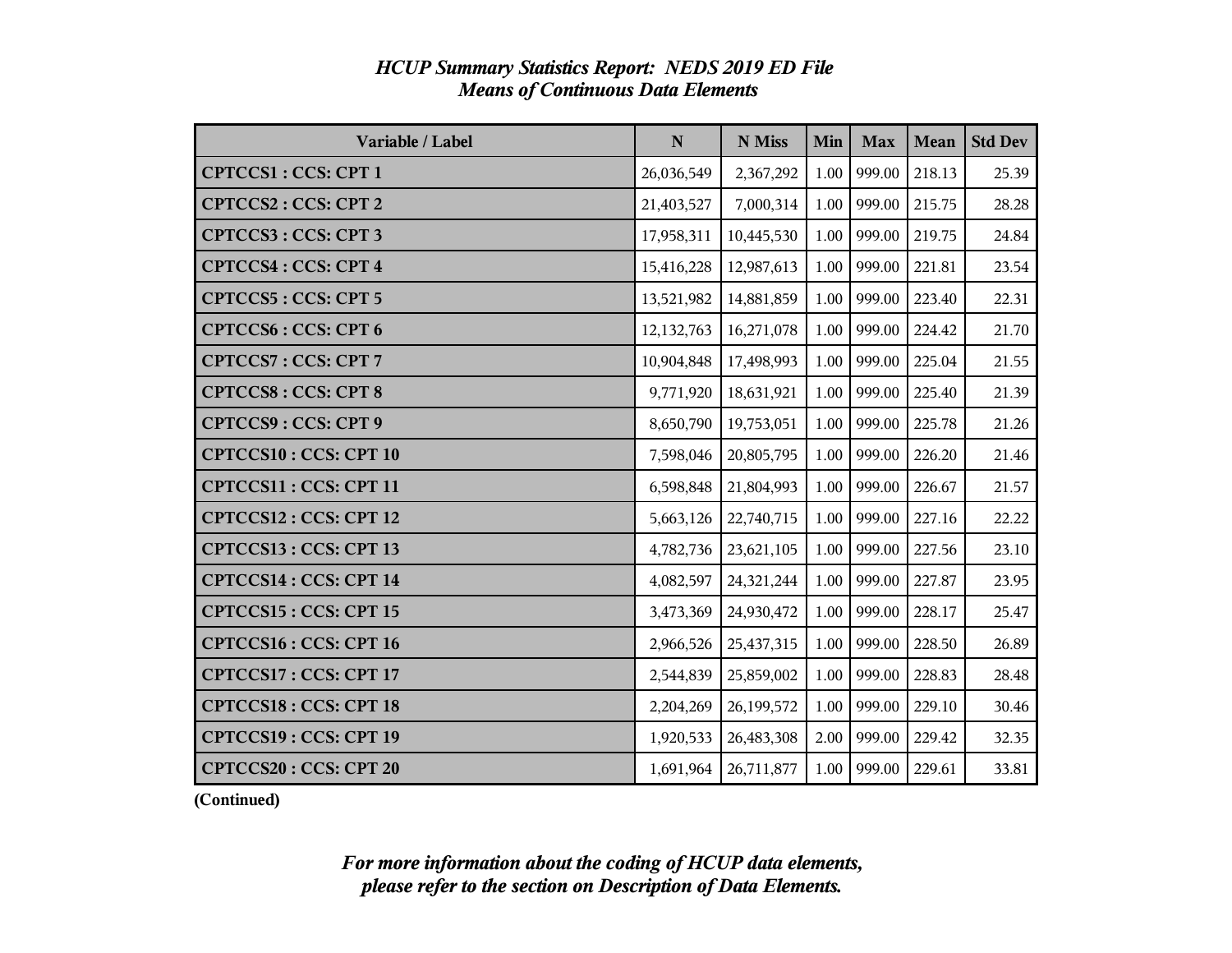| Variable / Label                                     | N          | N Miss       | Min  | <b>Max</b> | Mean   | <b>Std Dev</b> |
|------------------------------------------------------|------------|--------------|------|------------|--------|----------------|
| CPTCCS21: CCS: CPT 21                                | 1,416,636  | 26,987,205   | 2.00 | 999.00     | 230.12 | 36.23          |
| <b>CPTCCS22: CCS: CPT 22</b>                         | 1,253,810  | 27,150,031   | 2.00 | 999.00     | 230.56 | 39.05          |
| CPTCCS23: CCS: CPT 23                                | 1,120,664  | 27, 283, 177 | 2.00 | 999.00     | 231.01 | 41.92          |
| <b>CPTCCS24 : CCS: CPT 24</b>                        | 1,008,134  | 27,395,707   | 2.00 | 999.00     | 231.43 | 44.87          |
| CPTCCS25: CCS: CPT 25                                | 908,016    | 27,495,825   | 1.00 | 999.00     | 231.94 | 47.64          |
| <b>CPTCCS26: CCS: CPT 26</b>                         | 756,096    | 27,647,745   | 2.00 | 999.00     | 232.44 | 50.89          |
| CPTCCS27: CCS: CPT 27                                | 683,400    | 27,720,441   | 2.00 | 999.00     | 232.93 | 53.47          |
| <b>CPTCCS28: CCS: CPT 28</b>                         | 618,986    | 27,784,855   | 2.00 | 999.00     | 233.38 | 55.49          |
| CPTCCS29: CCS: CPT 29                                | 560,626    | 27,843,215   | 2.00 | 999.00     | 233.95 | 58.02          |
| CPTCCS30: CCS: CPT 30                                | 508,478    | 27,895,363   | 2.00 | 999.00     | 234.48 | 60.46          |
| CPTCCS31: CCS: CPT 31                                | 438,093    | 27,965,748   | 2.00 | 999.00     | 235.12 | 62.50          |
| CPTCCS32: CCS: CPT 32                                | 362,447    | 28,041,394   | 1.00 | 999.00     | 235.00 | 58.30          |
| CPTCCS33: CCS: CPT 33                                | 329,554    | 28,074,287   | 2.00 | 999.00     | 235.52 | 60.42          |
| CPTCCS34 : CCS: CPT 34                               | 300,736    | 28,103,105   | 2.00 | 999.00     | 236.05 | 62.32          |
| CPTCCS35: CCS: CPT 35                                | 274,632    | 28,129,209   | 2.00 | 999.00     | 236.36 | 63.44          |
| NCPT : Number of CPT/HCPCS procedures for this visit | 28,403,841 | $\mathbf{0}$ | 0.00 | 35.00      | 6.69   | 6.97           |

#### *HCUP Summary Statistics Report: NEDS 2019 ED File Means of Continuous Data Elements*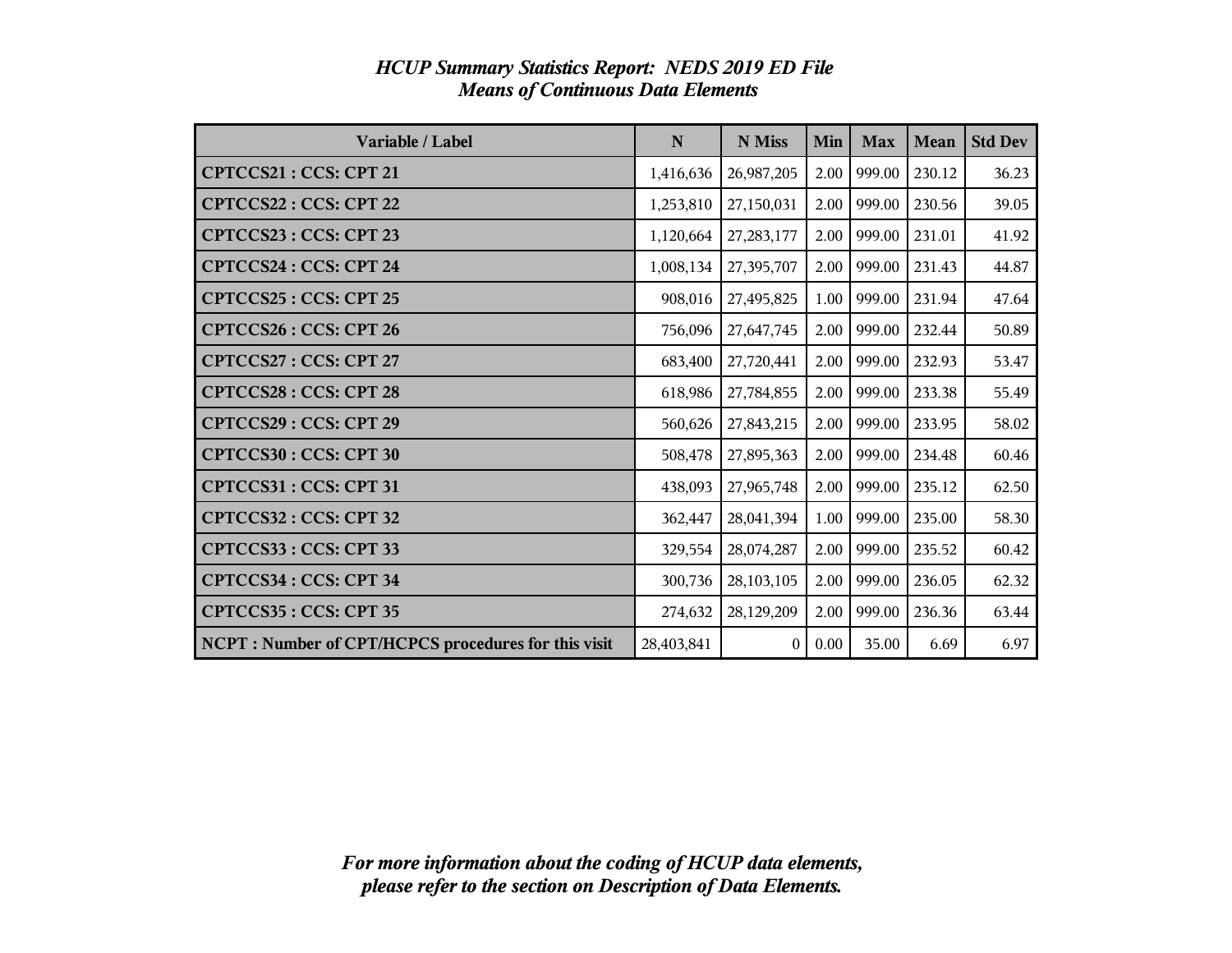| CPT1                                  | Frequency  | Percent |
|---------------------------------------|------------|---------|
| <b>Blank</b>                          | 2,311,744  | 8.14    |
| Other                                 | 291,153    | 1.03    |
| Anesthesia                            | 5,873      | 0.02    |
| Surgery                               | 2,510,696  | 8.84    |
| Radiology                             | 4,150,558  | 14.61   |
| Pathology and Laboratory              | 1,537,533  | 5.41    |
| Medicine                              | 1,212,217  | 4.27    |
| <b>Evaluation and Management</b>      | 15,421,937 | 54.30   |
| Transportation                        | 6,191      | 0.02    |
| Medical and Surgical Supplies         | 4,627      | 0.02    |
| Miscellaneous and Experimental        | 47,682     | 0.17    |
| <b>Enteral and Parenteral Therapy</b> | 23         | 0.00    |
| Dental                                | 362        | 0.00    |
| <b>Durable Medical Equipment</b>      | 271        | 0.00    |
| Temporary Procedures/Services         | 310,179    | 1.09    |
| Drugs (Non-oral)                      | 524,303    | 1.85    |
| <b>Chemotherapy Drugs</b>             | 456        | 0.00    |
| Orthotic                              | 9,884      | 0.03    |
| Prosthetic                            | 67         | 0.00    |
| Private Payer Codes                   | 5,840      | 0.02    |
| Vision                                | $\leq 10$  | $* * *$ |
| Hearing                               | $\leq 10$  | $*.**$  |
| <b>Local Codes</b>                    | 417        | 0.00    |
| CPT/HCPCS inconsistent with sex       | 212        | 0.00    |
| Invalid CPT/HCPCS (invl)              | 51,608     | 0.18    |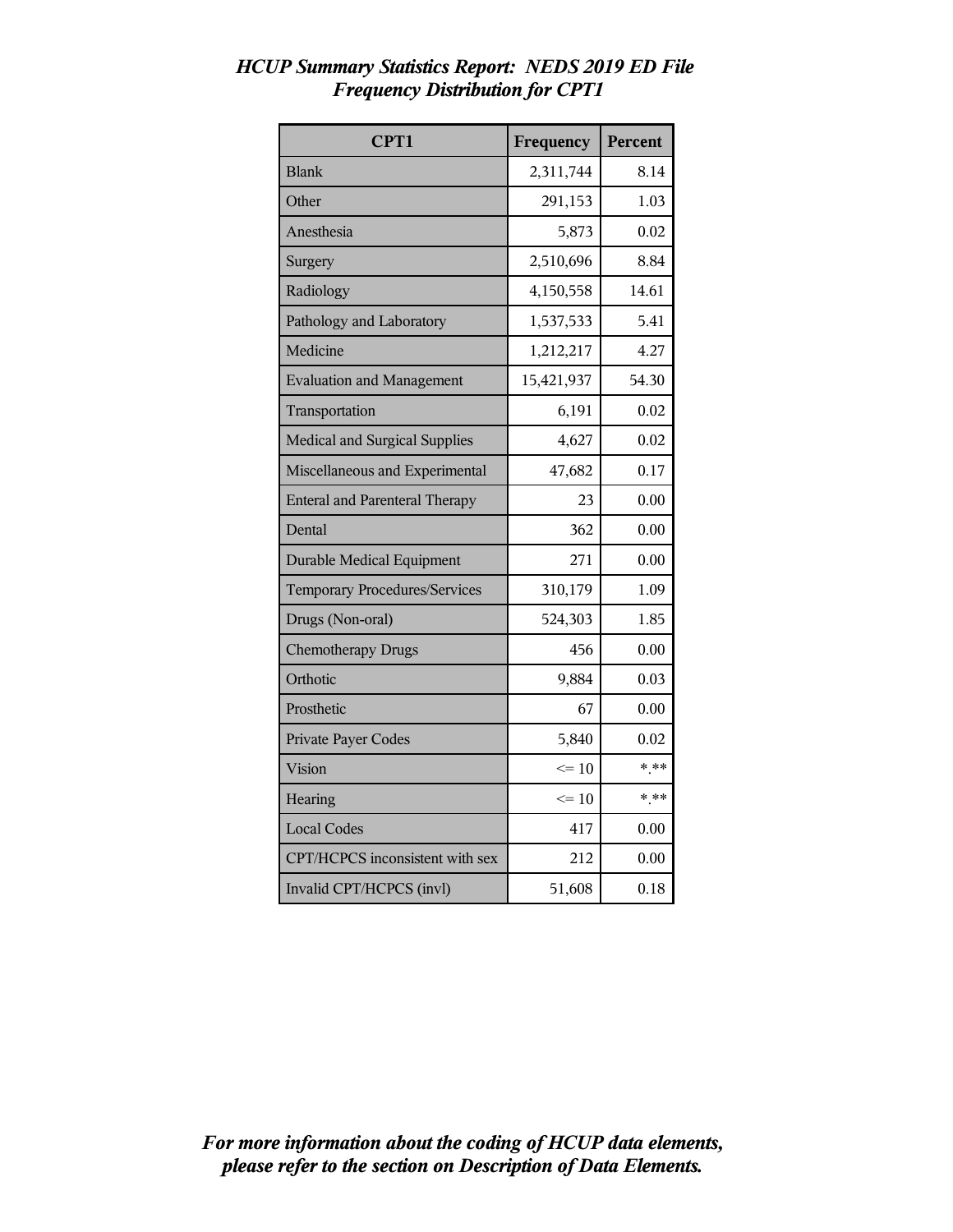| <b>CPTCCS1</b>                                                                | Frequency | Percent |
|-------------------------------------------------------------------------------|-----------|---------|
| $\therefore$ Missing                                                          | 2,315,472 | 8.15    |
| A: Invalid                                                                    | 51,608    | 0.18    |
| C: Inconsistent                                                               | 212       | 0.00    |
| 1: Incision and excision of CNS                                               | 17        | 0.00    |
| 2: Insertion, replacement, or removal of extracranial ventricular shunt       | 141       | 0.00    |
| 3: Laminectomy, excision intervertebral disc                                  | 496       | 0.00    |
| 4: Diagnostic spinal tap                                                      | 5,713     | 0.02    |
| 5: Insertion of catheter or spinal stimulator and injection into spinal canal | 523       | 0.00    |
| 6: Decompression peripheral nerve                                             | 66        | 0.00    |
| 7: Other diagnostic nervous system procedures                                 | 218       | 0.00    |
| 8: Other non-OR or closed therapeutic nervous system procedures               | 15,978    | 0.06    |
| 9: Other OR therapeutic nervous system procedures                             | 275       | 0.00    |
| 10: Thyroidectomy, partial or complete                                        | 30        | 0.00    |
| 11: Diagnostic endocrine procedures                                           | $\leq 10$ | $*$ **  |
| 12: Other therapeutic endocrine procedures                                    | 22        | 0.00    |
| 13: Corneal transplant                                                        | 31        | 0.00    |
| 14: Glaucoma procedures                                                       | 74        | 0.00    |
| 15: Lens and cataract procedures                                              | 92        | 0.00    |
| 16: Repair of retinal tear, detachment                                        | 269       | 0.00    |
| 17: Destruction of lesion of retina and choroid                               | 12        | 0.00    |
| 18: Diagnostic procedures on eye                                              | 232       | 0.00    |
| 19: Other therapeutic procedures on eyelids, conjunctiva, cornea              | 2,464     | 0.01    |
| 20: Other intraocular therapeutic procedures                                  | 349       | 0.00    |
| 21: Other extraocular muscle and orbit therapeutic procedures                 | 52        | 0.00    |
| 22: Tympanoplasty                                                             | $\leq 10$ | $***$   |
| 23: Myringotomy                                                               | 42        | 0.00    |
| 24: Mastoidectomy                                                             | $\leq 10$ | $* * *$ |
| 25: Diagnostic procedures on ear                                              | $\leq 10$ | $* * *$ |
| 26: Other therapeutic ear procedures                                          | 11,150    | 0.04    |
| 27: Control of epistaxis                                                      | 14,923    | 0.05    |
| 28: Plastic procedures on nose                                                | 51        | 0.00    |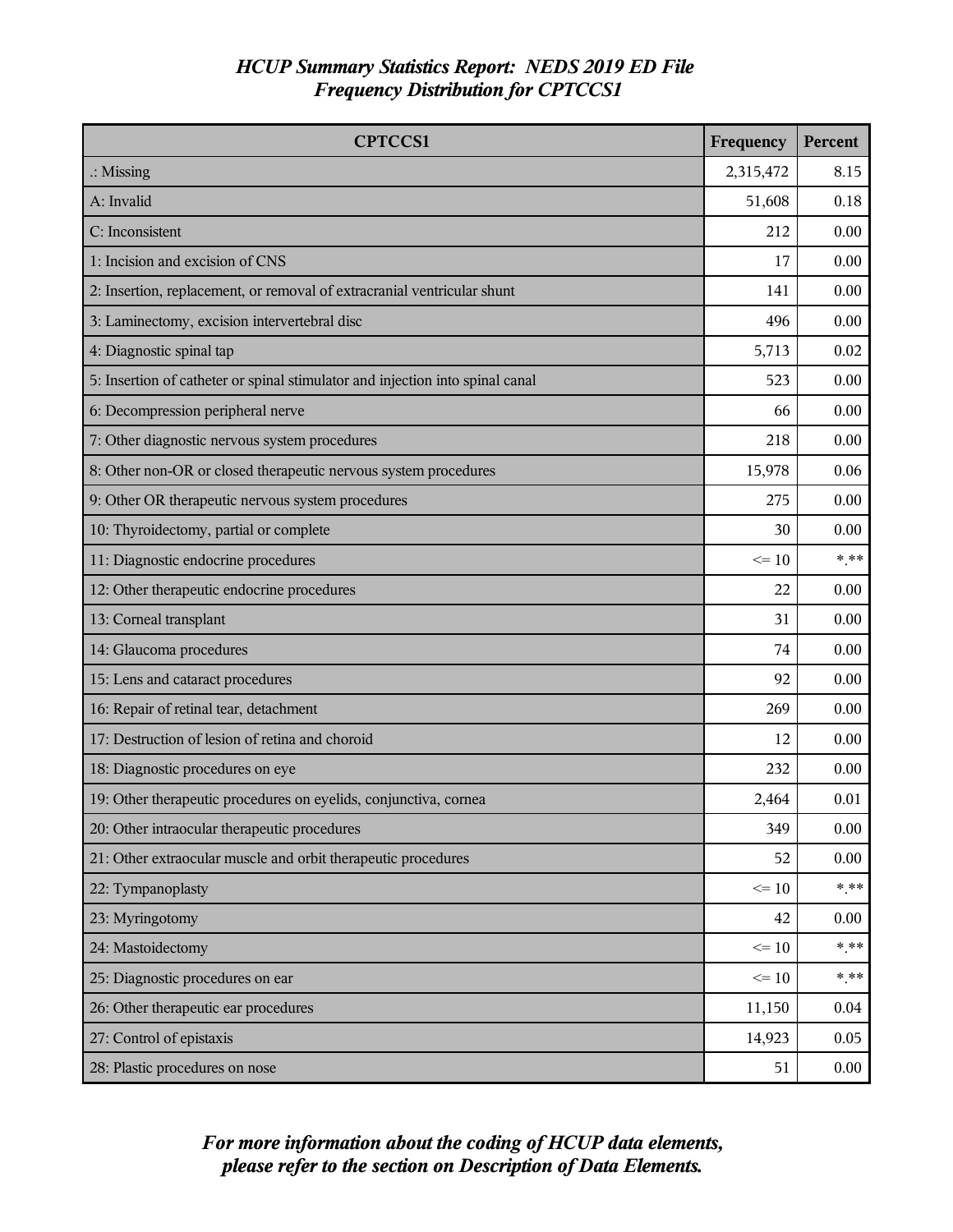| <b>CPTCCS1</b>                                                                                       | Frequency | Percent |
|------------------------------------------------------------------------------------------------------|-----------|---------|
| 29: Oral and Dental Services                                                                         | 4,703     | 0.02    |
| 30: Tonsillectomy and/or adenoidectomy                                                               | 165       | 0.00    |
| 31: Diagnostic procedures on nose, mouth and pharynx                                                 | 431       | 0.00    |
| 32: Other non-OR therapeutic procedures on nose, mouth and pharynx                                   | 1,831     | 0.01    |
| 33: Other OR therapeutic procedures on nose, mouth and pharynx                                       | 4,956     | 0.02    |
| 34: Tracheostomy, temporary and permanent                                                            | 73        | 0.00    |
| 35: Tracheoscopy and laryngoscopy with biopsy                                                        | 998       | 0.00    |
| 36: Lobectomy or pneumonectomy                                                                       | $\leq 10$ | $* * *$ |
| 37: Diagnostic bronchoscopy and biopsy of bronchus                                                   | 500       | 0.00    |
| 38: Other diagnostic procedures on lung and bronchus                                                 | 570       | 0.00    |
| 39: Incision of pleura, thoracentesis, chest drainage                                                | 3,159     | 0.01    |
| 40: Other diagnostic procedures of respiratory tract and mediastinum                                 | 33        | 0.00    |
| 41: Other non-OR therapeutic procedures on respiratory system                                        | 1,170     | 0.00    |
| 42: Other OR therapeutic procedures on respiratory system                                            | 272       | 0.00    |
| 43: Heart valve procedures                                                                           | $\leq 10$ | $* * *$ |
| 45: Percutaneous transluminal coronary angioplasty (PTCA)                                            | 3,070     | 0.01    |
| 46: Coronary thrombolysis                                                                            | $\leq 10$ | $* * *$ |
| 47: Diagnostic cardiac catheterization, coronary arteriography                                       | 18,206    | 0.06    |
| 48: Insertion, revision, replacement, removal of cardiac pacemaker or cardioverter/defibrillator     | 1,009     | 0.00    |
| 49: Other OR heart procedures                                                                        | 92        | 0.00    |
| 50: Extracorporeal circulation auxiliary to open heart procedures                                    | 15        | 0.00    |
| 51: Endarterectomy, vessel of head and neck                                                          | $\leq 10$ | $***$   |
| 52: Aortic resection, replacement or anastomosis                                                     | 13        | 0.00    |
| 53: Varicose vein stripping, lower limb                                                              | 20        | 0.00    |
| 54: Other vascular catheterization, not heart                                                        | 22,342    | 0.08    |
| 56: Other vascular bypass and shunt, not heart                                                       | $\leq 10$ | $***$   |
| 57: Creation, revision and removal of arteriovenous fistula or vessel-to-vessel cannula for dialysis | 1,398     | 0.00    |
| 58: Hemodialysis                                                                                     | 11,273    | 0.04    |
| 59: Other OR procedures on vessels of head and neck                                                  | 106       | 0.00    |
| 60: Embolectomy and endarterectomy of lower limbs                                                    | 14        | 0.00    |
| 61: Other OR procedures on vessels other than head and neck                                          | 1,042     | 0.00    |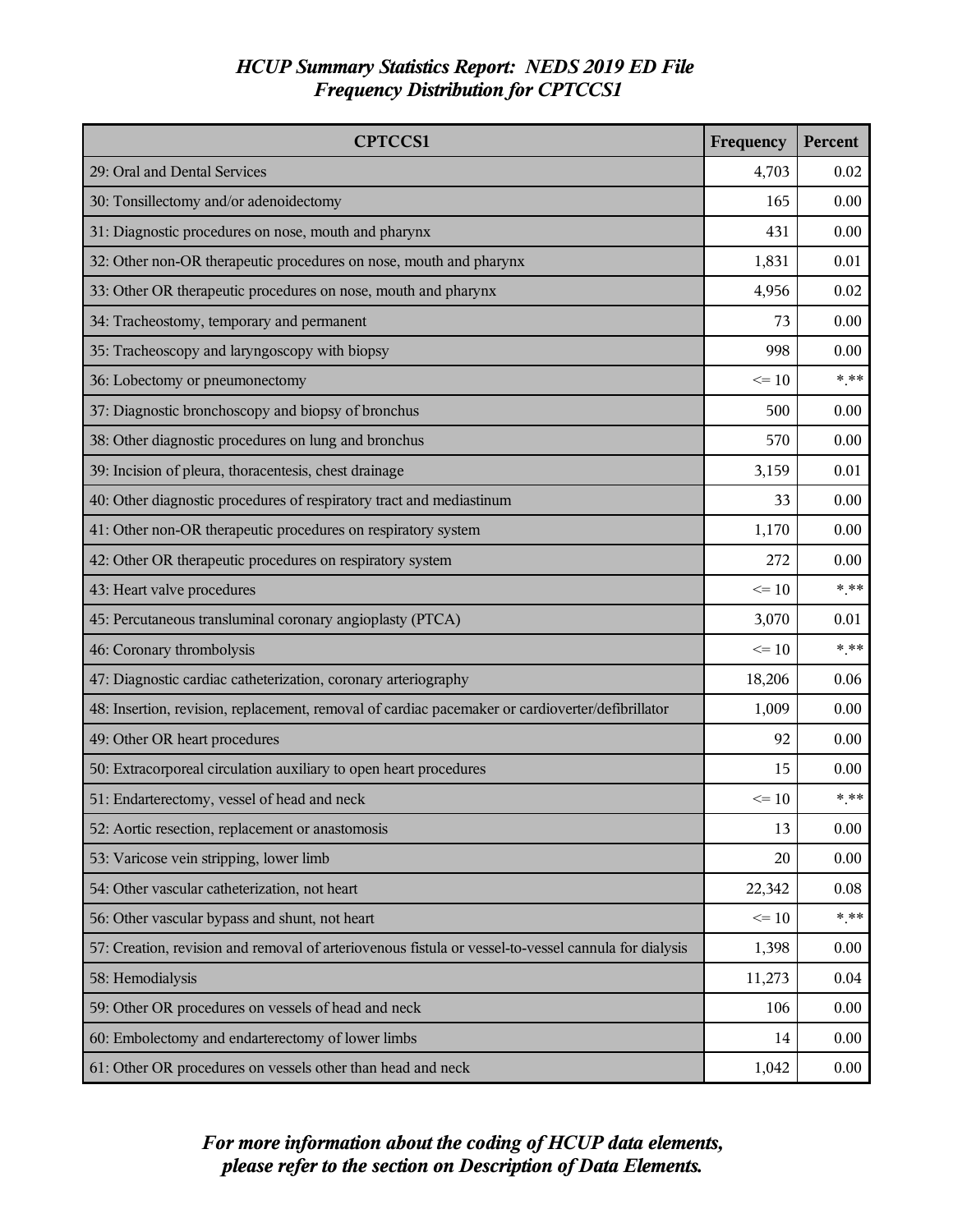| <b>CPTCCS1</b>                                                | Frequency | Percent |
|---------------------------------------------------------------|-----------|---------|
| 62: Other diagnostic cardiovascular procedures                | 1,491     | 0.01    |
| 63: Other non-OR therapeutic cardiovascular procedures        | 11,778    | 0.04    |
| 64: Bone marrow transplant                                    | $\leq 10$ | $* * *$ |
| 65: Bone marrow biopsy                                        |           | 0.00    |
| 66: Procedures on spleen                                      | $\leq 10$ | $*$ **  |
| 67: Other therapeutic procedures, hemic and lymphatic system  | 340       | 0.00    |
| 68: Injection or ligation of esophageal varices               | 92        | 0.00    |
| 69: Esophageal dilatation                                     | 914       | 0.00    |
| 70: Upper gastrointestinal endoscopy, biopsy                  | 18,251    | 0.06    |
| 71: Gastrostomy, temporary and permanent                      | 9,033     | 0.03    |
| 72: Colostomy, temporary and permanent                        | 15        | 0.00    |
| 73: Ileostomy and other enterostomy                           | 449       | 0.00    |
| 74: Gastrectomy, partial and total                            | $\leq 10$ | $* * *$ |
| 75: Small bowel resection                                     | 17        | 0.00    |
| 76: Colonoscopy and biopsy                                    | 3,530     | 0.01    |
| 77: Proctoscopy and anorectal biopsy                          | 1,024     | 0.00    |
| 78: Colorectal resection                                      | 47        | 0.00    |
| 79: Local excision of large intestine lesion (not endoscopic) |           | $*$ **  |
| 80: Appendectomy                                              | 29,283    | 0.10    |
| 81: Hemorrhoid procedures                                     | 1,282     | 0.00    |
| 82: Endoscopic retrograde cannulation of pancreas (ERCP)      | 695       | 0.00    |
| 83: Biopsy of liver                                           | 173       | 0.00    |
| 84: Cholecystectomy and common duct exploration               | 14,441    | 0.05    |
| 85: Inguinal and femoral hernia repair                        | 1,182     | 0.00    |
| 86: Other hernia repair                                       | 1,206     | 0.00    |
| 87: Laparoscopy                                               | 1,013     | 0.00    |
| 88: Abdominal paracentesis                                    |           | 0.02    |
| 89: Exploratory laparotomy                                    |           | 0.00    |
| 90: Excision, lysis peritoneal adhesions                      |           | $***$   |
| 91: Peritoneal dialysis                                       |           | 0.00    |
| 92: Other bowel diagnostic procedures                         | $\leq 10$ | $* * *$ |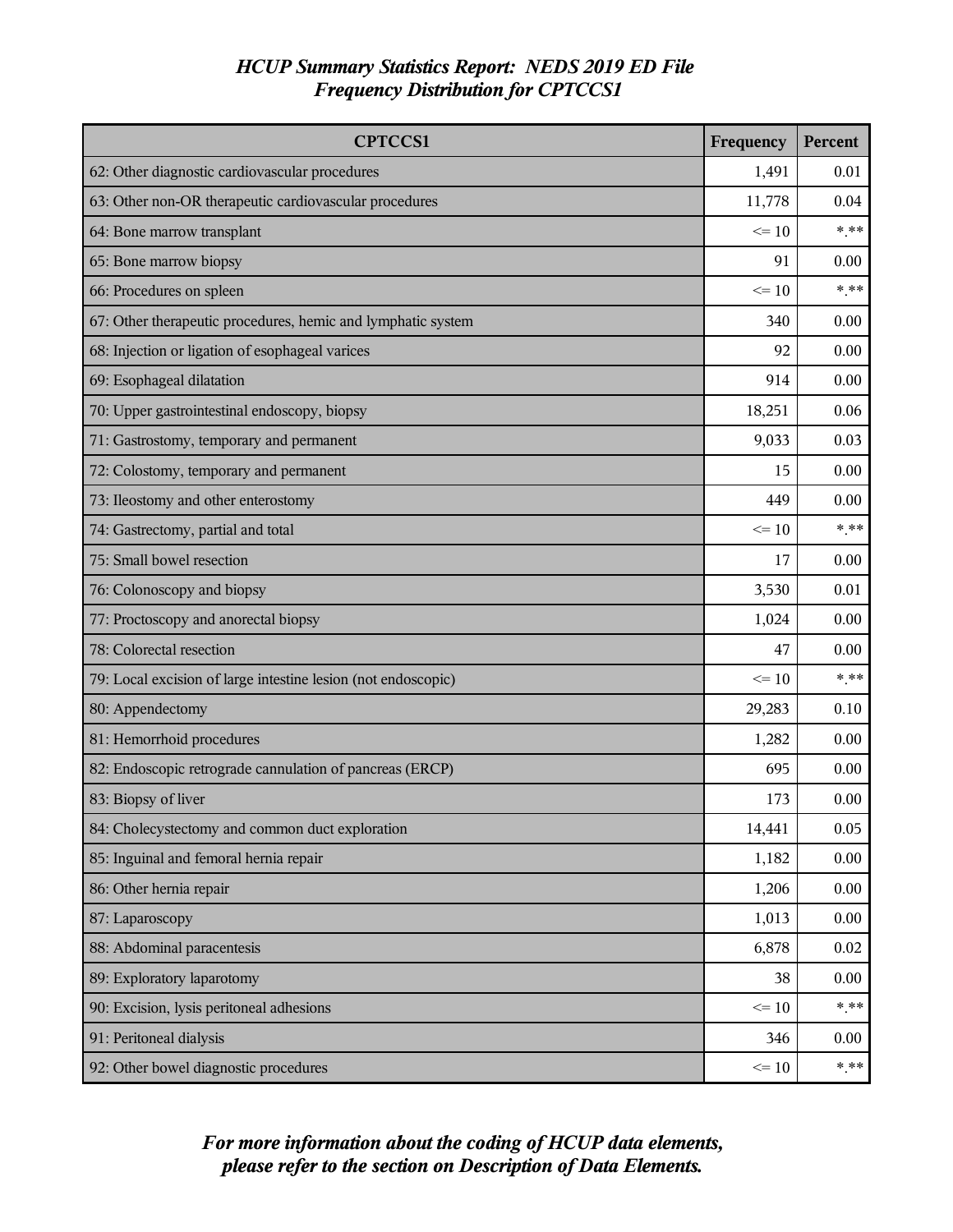| <b>CPTCCS1</b>                                                        | Frequency | Percent |
|-----------------------------------------------------------------------|-----------|---------|
| 93: Other non-OR upper GI therapeutic procedures                      | 85        | 0.00    |
| 94: Other OR upper GI therapeutic procedures                          | 38        | 0.00    |
| 95: Other non-OR lower GI therapeutic procedures                      | 607       | 0.00    |
| 96: Other OR lower GI therapeutic procedures                          |           | 0.01    |
| 97: Other gastrointestinal diagnostic procedures                      | 176       | 0.00    |
| 98: Other non-OR gastrointestinal therapeutic procedures              | 693       | 0.00    |
| 99: Other OR gastrointestinal therapeutic procedures                  | 307       | 0.00    |
| 100: Endoscopy and endoscopic biopsy of the urinary tract             | 540       | 0.00    |
| 101: Transurethral excision, drainage, or removal urinary obstruction | 2,183     | 0.01    |
| 102: Ureteral catheterization                                         | 4,942     | 0.02    |
| 103: Nephrotomy and nephrostomy                                       | 1,404     | 0.00    |
| 104: Nephrectomy, partial or complete                                 | $\leq 10$ | $* * *$ |
| 106: Genitourinary incontinence procedures                            | 37        | 0.00    |
| 107: Extracorporeal lithotripsy, urinary                              | 3,978     | 0.01    |
| 108: Indwelling catheter                                              | 30,979    | 0.11    |
| 109: Procedures on the urethra                                        | 322       | 0.00    |
| 110: Other diagnostic procedures of urinary tract                     | 1,991     | 0.01    |
| 111: Other non-OR therapeutic procedures of urinary tract             |           | 0.01    |
| 112: Other OR therapeutic procedures of urinary tract                 | 543       | 0.00    |
| 113: Transurethral resection of prostate (TURP)                       | 173       | 0.00    |
| 114: Open prostatectomy                                               | $\leq 10$ | $***$   |
| 115: Circumcision                                                     | 86        | 0.00    |
| 116: Diagnostic procedures, male genital                              | 197       | 0.00    |
| 117: Other non-OR therapeutic procedures, male genital                | 1,299     | 0.00    |
| 118: Other OR therapeutic procedures, male genital                    | 1,961     | 0.01    |
| 119: Oophorectomy, unilateral and bilateral                           |           | 0.00    |
| 120: Other operations on ovary                                        |           | 0.00    |
| 121: Ligation of fallopian tubes                                      |           | $***$   |
| 122: Removal of ectopic pregnancy                                     |           | 0.01    |
| 123: Other operations on fallopian tubes                              |           | 0.00    |
| 124: Hysterectomy, abdominal and vaginal                              | 158       | 0.00    |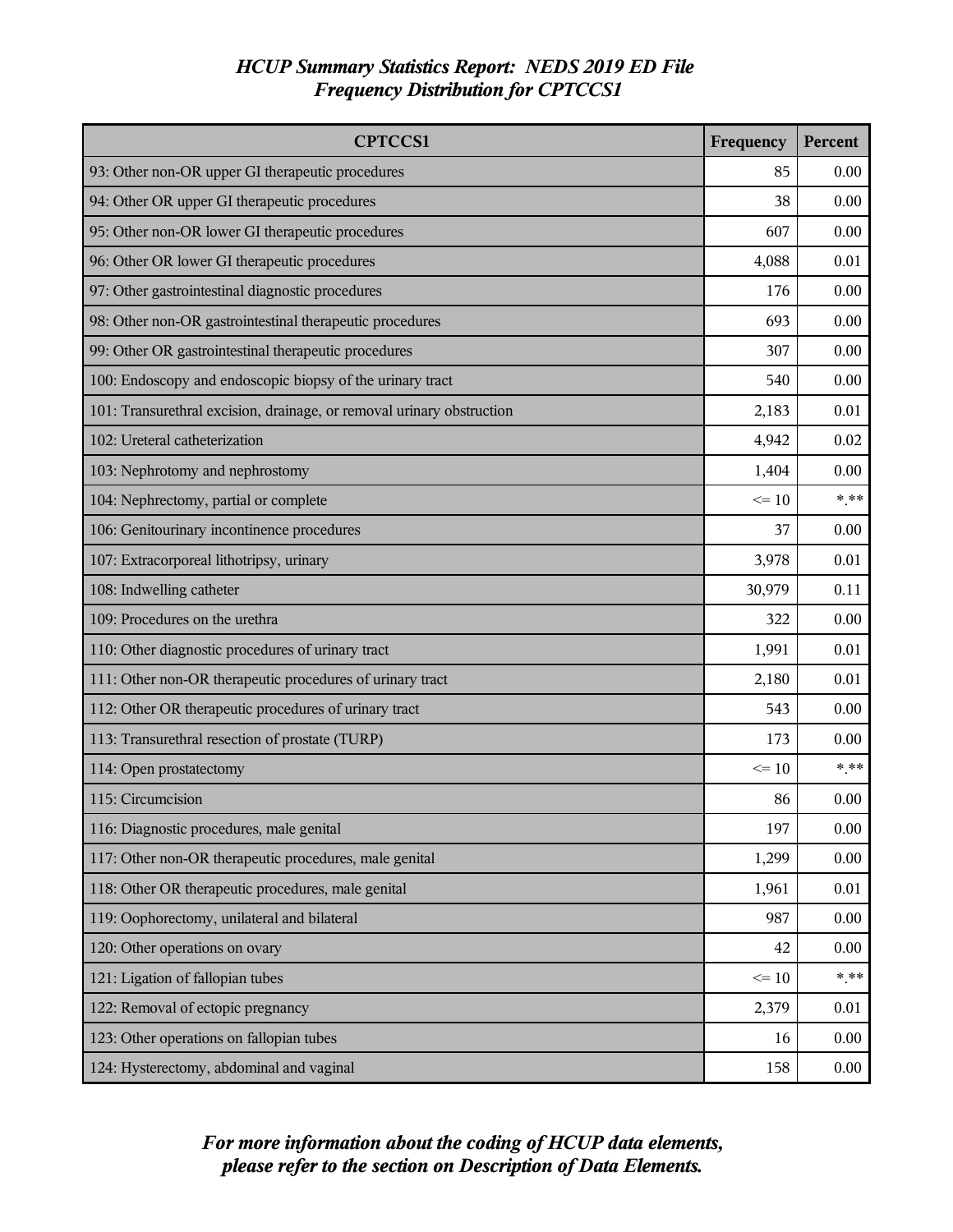| <b>CPTCCS1</b>                                                                         | Frequency | Percent |
|----------------------------------------------------------------------------------------|-----------|---------|
| 125: Other excision of cervix and uterus                                               | 184       | 0.00    |
| 126: Abortion (termination of pregnancy)                                               | 37        | 0.00    |
| 127: Dilatation and curettage (D&C), aspiration after delivery or abortion             | 3,477     | 0.01    |
| 128: Diagnostic dilatation and curettage (D&C)                                         | 266       | 0.00    |
| 129: Repair of cystocele and rectocele, obliteration of vaginal vault                  | 38        | 0.00    |
| 130: Other diagnostic procedures, female organs                                        | 533       | 0.00    |
| 131: Other non-OR therapeutic procedures, female organs                                | 473       | 0.00    |
| 132: Other OR therapeutic procedures, female organs                                    | 6,343     | 0.02    |
| 134: Cesarean section                                                                  | 12        | 0.00    |
| 135: Forceps, vacuum, and breech delivery                                              | 97        | 0.00    |
| 137: Other procedures to assist delivery                                               | 175       | 0.00    |
| 138: Diagnostic amniocentesis                                                          | $\leq$ 10 | $***$   |
| 139: Fetal monitoring                                                                  | 14,108    | 0.05    |
| 140: Repair of current obstetric laceration                                            | 17        | 0.00    |
| 141: Other therapeutic obstetrical procedures including antepartum and postpartum care | 141       | 0.00    |
| 142: Partial excision bone                                                             | 218       | 0.00    |
| 143: Bunionectomy or repair of toe deformities                                         | 29        | 0.00    |
| 144: Treatment, facial fracture or dislocation                                         | 1,932     | 0.01    |
| 145: Treatment, fracture or dislocation of radius and ulna                             | 26,329    | 0.09    |
| 146: Treatment, fracture or dislocation of hip and femur                               | 3,982     | 0.01    |
| 147: Treatment, fracture or dislocation of lower extremity (other than hip or femur)   | 12,481    | 0.04    |
| 148: Other fracture and dislocation procedure                                          | 26,218    | 0.09    |
| 149: Arthroscopy                                                                       | 28        | 0.00    |
| 150: Division of joint capsule, ligament or cartilage                                  | 12        | 0.00    |
| 151: Excision of semilunar cartilage of knee                                           | 120       | 0.00    |
| 152: Arthroplasty knee                                                                 | 59        | 0.00    |
| 153: Hip replacement, total and partial                                                | 26        | 0.00    |
| 154: Arthroplasty other than hip or knee                                               | 39        | 0.00    |
| 155: Arthrocentesis                                                                    | 6,378     | 0.02    |
| 156: Injections and aspirations of muscles, tendons, bursa, joints and soft tissue     | 2,824     | 0.01    |
| 157: Amputation of lower extremity                                                     | 148       | 0.00    |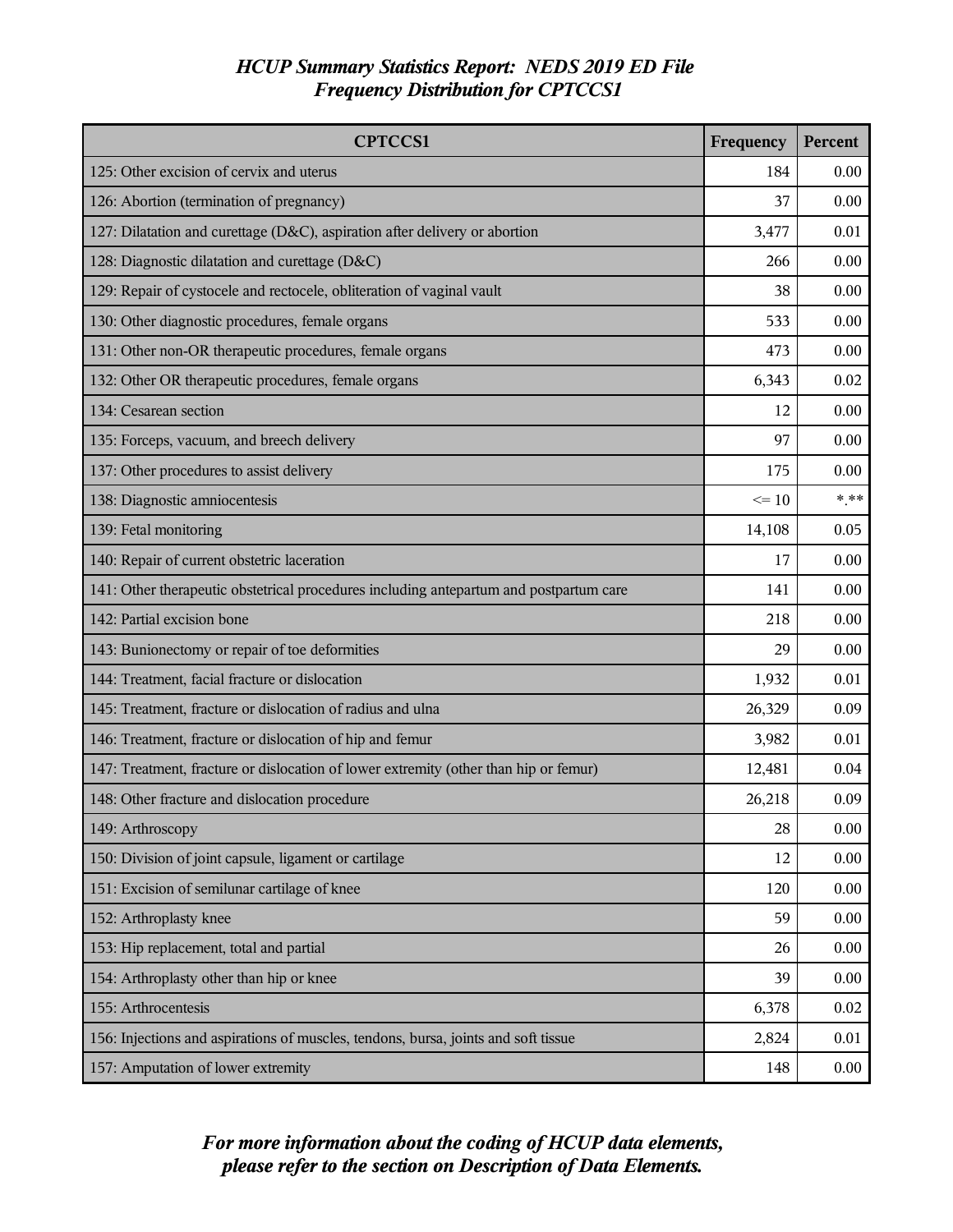| <b>CPTCCS1</b>                                                     | Frequency | Percent |
|--------------------------------------------------------------------|-----------|---------|
| 158: Spinal fusion                                                 | 49        | 0.00    |
| 159: Other diagnostic procedures on musculoskeletal system         | 214       | 0.00    |
| 160: Other therapeutic procedures on muscles and tendons           | 2,430     | 0.01    |
| 161: Other OR therapeutic procedures on bone                       | 429       | 0.00    |
| 162: Other OR therapeutic procedures on joints                     |           | 0.00    |
| 163: Other non-OR therapeutic procedures on musculoskeletal system | 369       | 0.00    |
| 164: Other OR therapeutic procedures on musculoskeletal system     | 1,088     | 0.00    |
| 165: Breast biopsy and other diagnostic procedures on breast       | 171       | 0.00    |
| 166: Lumpectomy, quadrantectomy of breast                          | 65        | 0.00    |
| 167: Mastectomy                                                    | 46        | 0.00    |
| 168: Incision and drainage, skin and subcutaneous tissue           | 97,915    | 0.34    |
| 169: Debridement of wound, infection or burn                       | 12,007    | 0.04    |
| 170: Excision of skin lesion                                       | 4,588     | 0.02    |
| 171: Suture of skin and subcutaneous tissue                        | 320,044   | 1.13    |
| 172: Skin graft                                                    | 654       | 0.00    |
| 173: Other diagnostic procedures on skin and subcutaneous tissue   | 479       | 0.00    |
| 174: Other non-OR therapeutic procedures on skin and breast        |           | 0.03    |
| 175: Other OR therapeutic procedures on skin and breast            |           | 0.01    |
| 176: Other organ transplantation                                   | $\leq 10$ | $***$   |
| 177: Computerized axial tomography (CT) scan head                  | 769,226   | 2.71    |
| 178: CT scan chest                                                 | 217,692   | 0.77    |
| 179: CT scan abdomen                                               | 1,180,648 | 4.16    |
| 180: Other CT scan                                                 | 317,066   | 1.12    |
| 181: Myelogram                                                     | 73        | 0.00    |
| 182: Mammography                                                   | 158       | 0.00    |
| 183: Routine chest X-ray                                           | 445,919   | 1.57    |
| 184: Intraoperative cholangiogram                                  |           | $***$   |
| 185: Upper gastrointestinal X-ray                                  |           | 0.00    |
| 186: Lower gastrointestinal X-ray                                  | 91        | 0.00    |
| 187: Intravenous pyelogram                                         | $\leq 10$ | $***$   |
| 189: Contrast aortogram                                            | 2,208     | 0.01    |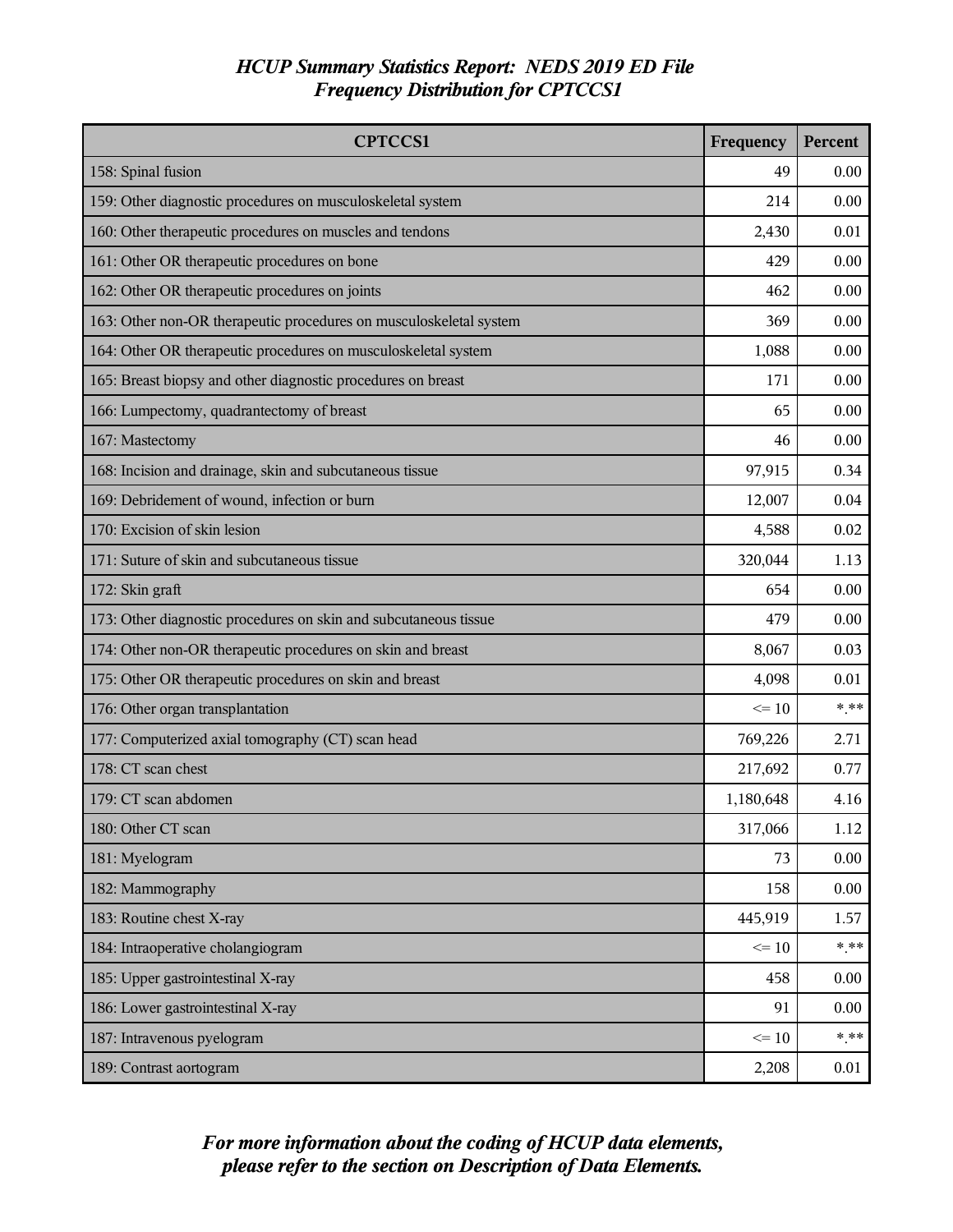| <b>CPTCCS1</b>                                                                                | Frequency | Percent  |
|-----------------------------------------------------------------------------------------------|-----------|----------|
| 190: Contrast arteriogram of femoral and lower extremity arteries                             | $\leq 10$ | $***$    |
| 191: Arterio- or venogram (not heart and head)                                                | 20,104    | 0.07     |
| 192: Diagnostic ultrasound of head and neck                                                   | 4,018     | 0.01     |
| 193: Diagnostic ultrasound of heart (echocardiogram)                                          | 46,757    | 0.16     |
| 194: Diagnostic ultrasound of gastrointestinal tract                                          | $\leq 10$ | $***$    |
| 195: Diagnostic ultrasound of urinary tract                                                   | 100       | 0.00     |
| 196: Diagnostic ultrasound of abdomen or retroperitoneum                                      | 75,919    | 0.27     |
| 197: Other diagnostic ultrasound                                                              | 204,225   | 0.72     |
| 198: Magnetic resonance imaging                                                               | 114,945   | 0.40     |
| 199: Electroencephalogram (EEG)                                                               | 2,472     | 0.01     |
| 200: Nonoperative urinary system measurements                                                 | 170,939   | 0.60     |
| 201: Cardiac stress tests                                                                     | 1,342     | 0.00     |
| 202: Electrocardiogram                                                                        | 166,996   | 0.59     |
| 203: Electrographic cardiac monitoring                                                        | 1,500     | 0.01     |
| 204: Swan-Ganz catheterization for monitoring                                                 | $\leq 10$ | $*$ **   |
| 205: Arterial blood gases                                                                     | 2,540     | 0.01     |
| 206: Microscopic examination (bacterial smear, culture, toxicology)                           | 536,673   | 1.89     |
| 207: Radioisotope bone scan                                                                   | 110       | 0.00     |
| 208: Radioisotope pulmonary scan                                                              | 5,617     | 0.02     |
| 209: Radioisotope scan and function studies                                                   | 56,736    | 0.20     |
| 210: Other radioisotope scan                                                                  | 72        | 0.00     |
| 211: Therapeutic radiology                                                                    | 583       | 0.00     |
| 212: Diagnostic physical, occupational, and speech therapy                                    | 3,536     | $0.01\,$ |
| 213: Physical, occupational, and speech therapy exercises; manipulation; and other procedures | 6,092     | $0.02\,$ |
| 214: Traction, splints, and other wound care                                                  | 128,630   | 0.45     |
| 215: Other physical, occupational, and speech therapy and rehabilitation                      | 150       | 0.00     |
| 216: Respiratory intubation and mechanical ventilation                                        | 10,966    | 0.04     |
| 217: Other respiratory therapy                                                                | 74,076    | 0.26     |
| 218: Psychological and psychiatric evaluation and therapy                                     | 15,565    | 0.05     |
| 219: Alcohol and drug management, treatment, and rehabilitation                               | 39        | 0.00     |
| 220: Ophthalmologic and otologic diagnosis and treatment                                      | 804       | 0.00     |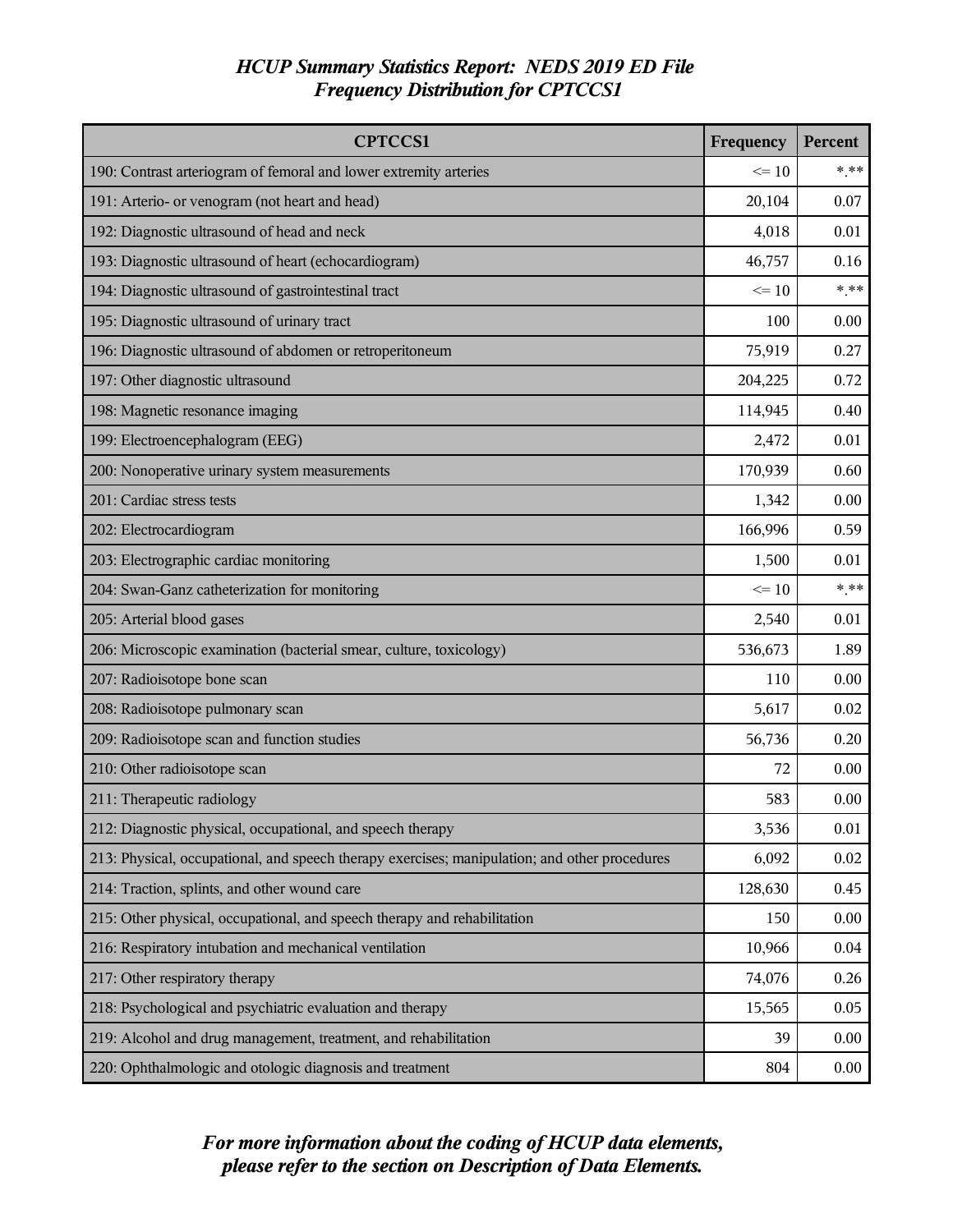| <b>CPTCCS1</b>                                                | Frequency  | Percent |
|---------------------------------------------------------------|------------|---------|
| 221: Nasogastric tube                                         | 379        | 0.00    |
| 222: Blood and blood product transfusion                      | 14,625     | 0.05    |
| 224: Cancer chemotherapy                                      | 104        | 0.00    |
| 225: Conversion of cardiac rhythm                             | 275        | 0.00    |
| 226: Other diagnostic radiology and related techniques        | 858,373    | 3.02    |
| 227: Consultation, evaluation, and preventative care          | 15,714,704 | 55.33   |
| 228: Prophylactic vaccinations and inoculations               | 64,019     | 0.23    |
| 229: Nonoperative removal of foreign body                     | 17,658     | 0.06    |
| 230: Extracorporeal shock wave, other than urinary            | 35         | 0.00    |
| 231: Other therapeutic procedures                             | 658,590    | 2.32    |
| 232: Anesthesia                                               | 4,456      | 0.02    |
| 233: Laboratory - Chemistry and Hematology                    | 915,267    | 3.22    |
| 234: Pathology                                                | 1,622      | 0.01    |
| 235: Other Laboratory                                         | 1,644,334  | 5.79    |
| 236: Nonhospital-based care (e.g., home health care, hospice) | 1,304      | 0.00    |
| 237: Ancillary Services                                       | 1,567      | 0.01    |
| 239: Transportation - patient, provider, equipment            | 6,200      | 0.02    |
| 240: Medications (Injections, infusions and other forms)      | 574,725    | 2.02    |
| 241: Visual aids and other optical supplies                   | $\leq 10$  | * **    |
| 242: Hearing devices and audiology supplies                   | $\leq 10$  | * **    |
| 243: DME and supplies                                         | 115,417    | 0.41    |
| 244: Gastric bypass and volume reduction                      | 49         | 0.00    |
| 245: Telehealth                                               | 130        | 0.00    |
| 998: CPTs not classified (F codes)                            | $\leq 10$  | $***$   |
| 999: HCPCS Level II codes not classified                      | 955        | 0.00    |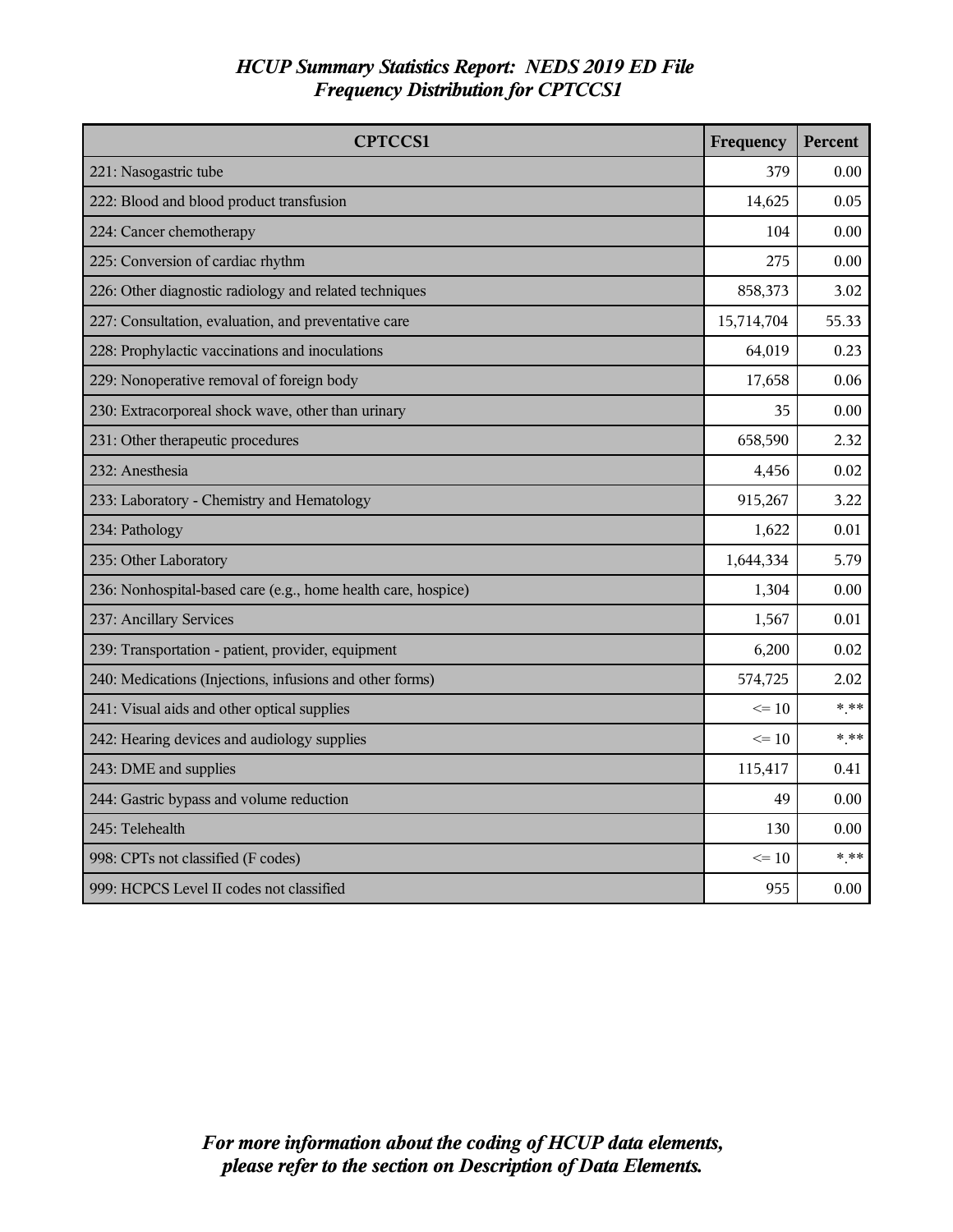| <b>NCPT</b>    | Frequency | Percent |
|----------------|-----------|---------|
| $\overline{0}$ | 2,311,744 | 8.14    |
| 1              | 4,681,840 | 16.48   |
| $\overline{2}$ | 3,447,306 | 12.14   |
| 3              | 2,542,738 | 8.95    |
| 4              | 1,893,754 | 6.67    |
| 5              | 1,390,222 | 4.89    |
| 6              | 1,227,281 | 4.32    |
| 7              | 1,134,328 | 3.99    |
| 8              | 1,121,302 | 3.95    |
| 9              | 1,053,102 | 3.71    |
| 10             | 999,322   | 3.52    |
| 11             | 935,780   | 3.29    |
| 12             | 880,192   | 3.10    |
| 13             | 699,345   | 2.46    |
| 14             | 607,447   | 2.14    |
| 15             | 507,030   | 1.79    |
| 16             | 422,504   | 1.49    |
| 17             | 341,212   | 1.20    |
| 18             | 284,130   | 1.00    |
| 19             | 228,980   | 0.81    |
| 20             | 275,638   | 0.97    |
| 21             | 163,102   | 0.57    |
| 22             | 133,378   | 0.47    |
| 23             | 112,712   | 0.40    |
| 24             | 100,283   | 0.35    |
| 25             | 152,179   | 0.54    |
| 26             | 72,869    | 0.26    |
| 27             | 64,434    | 0.23    |
| 28             | 58,312    | 0.21    |
| 29             | 52,149    | 0.18    |
| 30             | 70,455    | 0.25    |